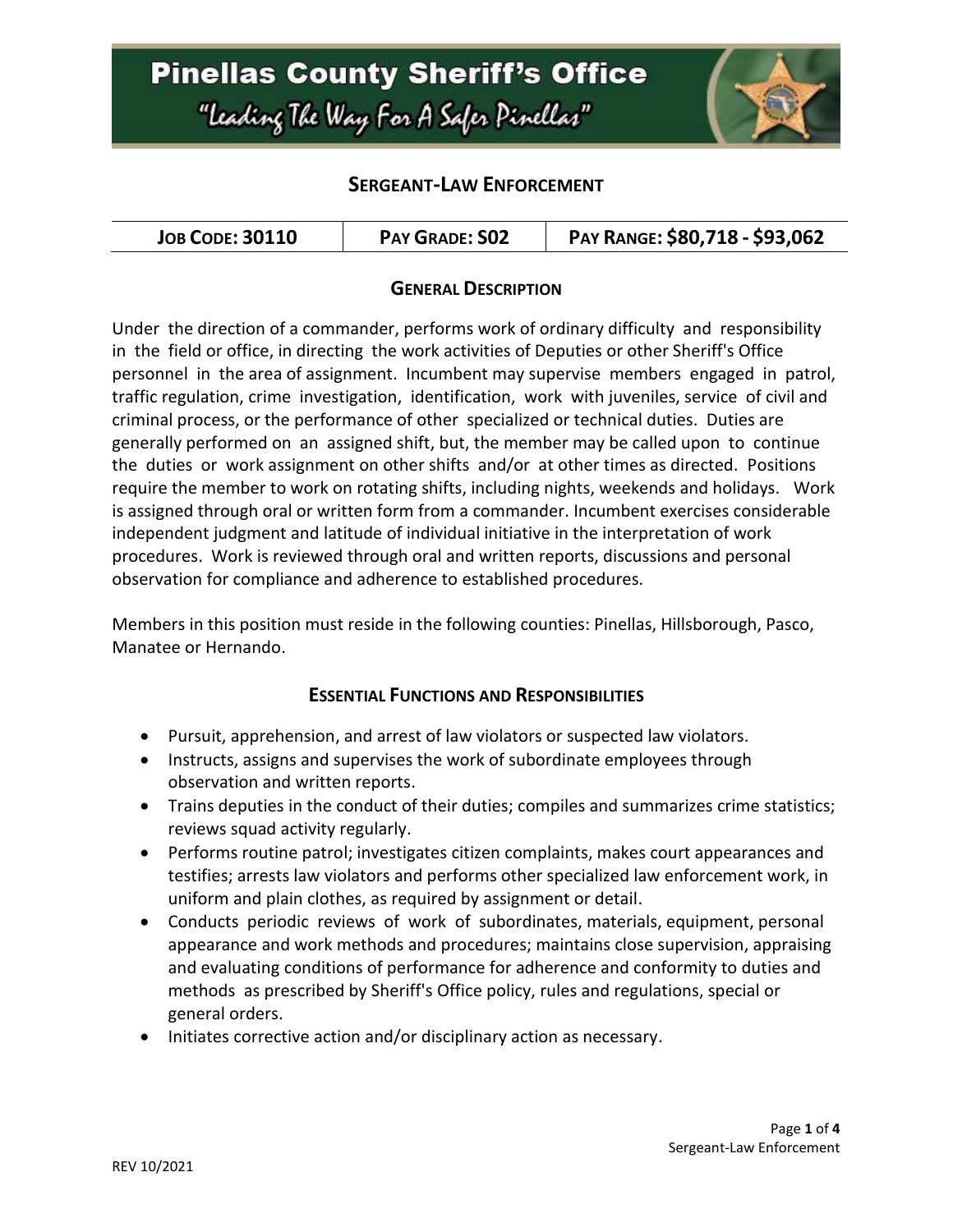

- Responds to all emergency calls or calls for assistance and takes charge of any emergency or major crime scenes and directs all police activities at the scene until relieved by a superior officer or other competent authority.
- Assists in the training of personnel.
- Performs other related duties as assigned.
- Participates in Sheriff's Office recruitment and community relations activities as directed.

### **QUALIFICATIONS**

- High school graduation or equivalent diploma from an institution accredited by an accrediting body recognized by the U. S. Dept. of Education or licensed as a degree granting institution by the Commission for Independent Education.
- Certification of completion of law enforcement training as required by the State of Florida.
- Meet requirements and standards of the Florida Criminal Justice Standards and Training Commission as authorized by F.S.S. 943.13.
- Must be a full-time, law enforcement-certified deputy who has served in that capacity with the Pinellas County Sheriff's Office for a cumulative five (5) years, prior to taking the promotional exam.
- Must possess a valid Florida Driver's License.

### **KNOWLEDGE, SKILLS, AND ABILITIES**

- Ability to perform all the essential duties and requirements of the Law Enforcement Deputy Sheriff position.
- Ability to receive orders from superiors and to transmit them to subordinates in a firm and tactful manner.
- Knowledge of General Orders and standard operating procedures.
- Ability to lead by example.
- Ability to react quickly and calmly and direct the work of subordinates in an emergency.
- Knowledge of the application of modern law enforcement principles and practices.
- Knowledge of the importance of law enforcement work, the geography of Pinellas County, its unincorporated areas, and the general roadway system of the County.
- Knowledge of applicable laws, ordinances, rules and regulations.
- Knowledge of first aid practices.
- Ability to understand and carry out oral and written instructions.
- Ability to react quickly and calmly in emergency situations.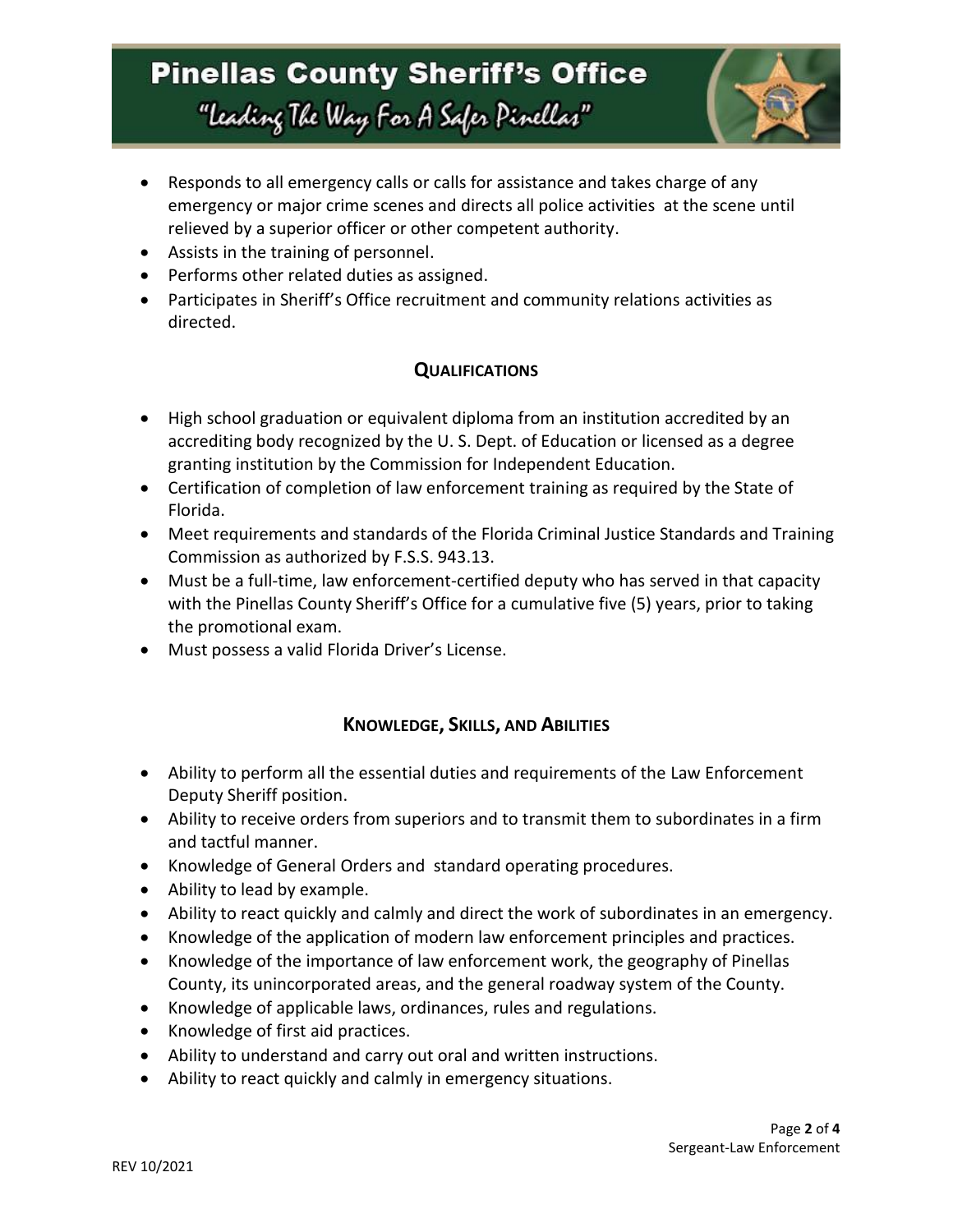

- Ability to cope with stressful situations and perform calmly under stressful conditions
- Ability to work closely with others as a team.
- Ability to prepare and present clear, accurate, concise and objective written and oral reports.
- Ability to enforce the law with firmness, tact and impartiality and to deal courteously with the public.
- Ability to recognize and understand the emotional and physical reactions of both victims and perpetrators of crimes.
- Ability to adhere, at all times, to the standards and principles of honesty and integrity, and to keep your private life unsullied as an example to all.
- Ability to comply with the Drug Free Workplace Act.
- Skill in calmly and systematically eliciting critical information from individuals whom may be injured and/or highly emotional.

### **PHYSICAL ABILITIES**

The physical abilities listed below are requirements to perform the essential functions and responsibilities.

- Requires satisfactory medical standards as stated on FDLE form CJSTC 75A, agency medical physical clearance form, and the following:
	- $\circ$  Visual acuity of 20/30 vision standard in each eye; if corrective lenses must be used to satisfy 20/30 vision standard, uncorrected vision should be no worse than 20/100 in each eye.
	- o Hearing acuity, single hearing levels should not exceed 25 decibels at either 500, 1000, or 2000 Hz nor exceed 30 decibels at 3000 Hz frequencies in each ear.
- Ability to lift 50 lbs. from floor to waist.
- Ability to perceive sounds at normal voice range and sounds transmitted by radio and sirens.
- Ability to maintain a level of physical conditioning to be able to physically subdue, restrain, and apprehend law violators.
- Ability to meet the physical conditioning requirements of periodic in-service training in all high liability areas (firearms, defensive tactics, A.S.P., tactical driving).
- Ability to render physical assistance.
- Ability to operate authorized revolver or semi-automatic handguns designated by the agency from a standing, crouching, kneeling, or prone position with either hand with accuracy; essentials for this requirement shall consist of, but not be limited to, the following: grip, stance, sighting under various lighting conditions, trigger control, body positioning, drawing techniques and loading/unloading.